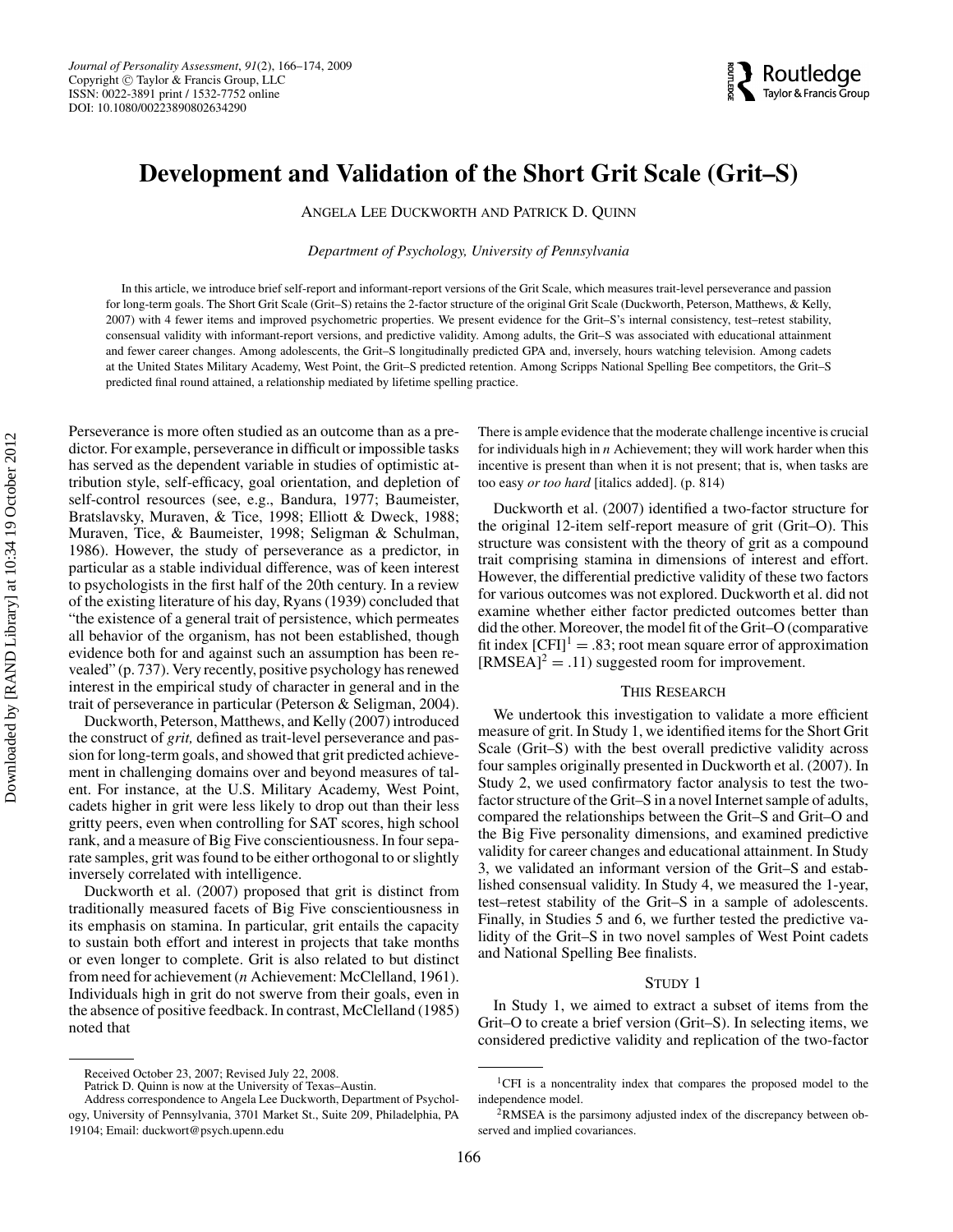| TABLE 1.—Item-level correlations with outcomes in Study 1. |  |
|------------------------------------------------------------|--|
|------------------------------------------------------------|--|

| Item                                                                                                   | West Point<br>Class of 2008<br>Retention | West Point<br>Class of 2010<br>Retention | 2005 National<br>Spelling Bee<br>Final Round <sup>a</sup> | Ivy League<br>Undergraduate<br><b>GPA</b> |
|--------------------------------------------------------------------------------------------------------|------------------------------------------|------------------------------------------|-----------------------------------------------------------|-------------------------------------------|
| Consistency of Interest                                                                                |                                          |                                          |                                                           |                                           |
| 1. I often set a goal but later choose to pursue a different one.                                      | .10                                      | .11                                      | .12                                                       | .15                                       |
| 5. I have been obsessed with a certain idea or project for a short<br>time but later lost interest.    | .08                                      | .08                                      | $-.05$                                                    | .16                                       |
| 6. I have difficulty maintaining my focus on projects that take<br>more than a few months to complete. | .04                                      | .04                                      | .07                                                       | .28                                       |
| 2. New ideas and projects sometimes distract me from previous<br>ones.                                 | .03                                      | .03                                      | .17                                                       | .13                                       |
| 4. My interests change from year to year.                                                              | .06                                      | .09                                      | .08                                                       | .03                                       |
| 3. I become interested in new pursuits every few months.                                               | .04                                      | $-.03$                                   | .12                                                       | .01                                       |
| Perseverance of Effort                                                                                 |                                          |                                          |                                                           |                                           |
| 9. I finish whatever I begin.                                                                          | .13                                      | .06                                      | .12                                                       | .32                                       |
| 10. Setbacks don't discourage me.                                                                      | .07                                      | .07                                      | .11                                                       | .03                                       |
| 12. I am diligent.                                                                                     | .11                                      | .00                                      | .07                                                       | .31                                       |
| 11. I am a hard worker.                                                                                | .09                                      | -01                                      | .09                                                       | .26                                       |
| 7. I have achieved a goal that took years of work.                                                     | .02                                      | .01                                      | .16                                                       | .17                                       |
| 8. I have overcome setbacks to conquer an important challenge.                                         | .04                                      | $-.03$                                   | $-.03$                                                    | $-.09$                                    |

*Note*. Italicized items were retained in the Short Grit Scale. Boldface correlation coefficients are above the median. *a*Spearman's rho correlation coefficients.

structure of the Grit–O across four different samples of children and adults.

the Consistency of Interest and Perseverance of Effort subscales, which were most frequently below the median in prediction.

## *Method*

*Participants.* We used four samples engaged in a variety of challenging domains across the life span. Two samples of United States Military Academy, West Point, cadets were collected by Duckworth et al. (2007). Cadets in the class of  $2008 (N = 1,218)$ completed all 12 items of the Grit–O on entering West Point in June 2004. As is typical of West Point classes, 84% of the sample was male, and the mean age was  $19.05$  years  $(SD = 1.1)$ . Cadets in the class of 2010 ( $N = 1,308$ ) completed the Grit–O in June 2006 and were demographically similar to class of 2008 cadets. In both cadet samples, we considered attrition from West Point after the rigorous summer training session to assess each item's predictive validity.

Duckworth et al. (2007) recruited a sample of finalists in the 2005 Scripps National Spelling Bee  $(N = 175)$ . This sample completed the Grit–O prior to the final competition. Of the finalists, 48% were female ( $M$  age = 13.20 years,  $SD = 1.23$ ). The outcome of interest in this sample was final round reached in the National Spelling Bee.

The fourth sample consisted of 139 Ivy League undergraduates (Duckworth et al., 2007). Of the participants, 69% were female. Participants in this sample completed an online version of the Grit–O in fall 2002. Self-reported GPA was the outcome of interest.

*Procedure.* We computed item-level correlations with outcomes for all four samples. Because we intended to consider predictive validity in each domain (West Point, the National Spelling Bee, and an elite university) separately and because mean correlations varied among domains, we chose not to compute average correlation coefficients for each item. Rather, we ranked the correlations within each domain and examined the number of domains in which each item was above the median in predicting an outcome. We then eliminated the two items from

#### *Results and Discussion*

See Table 1 for item-level correlations. After excluding two items from each subscale, the resulting eight-item Grit–S displayed acceptable internal consistency, with alphas ranging from .73 to .83 across the four samples. As shown in Table 2, the fouritem Consistency of Interest subscale showed adequate internal consistency as well, with alphas ranging from .73 to .79. Alphas were somewhat lower for Perseverance of Effort, with values ranging from .60 to .78.

Next, we ran four separate confirmatory factor analyses testing the two-factor model of grit with each sample. Consistency of Interest and Perseverance of Effort were first-order latent factors that loaded on a second-order latent factor called Grit. Structural equation models were run with AMOS Version 6.0 (Arbuckle, 2005) using the maximum-likelihood method. We used multiple goodness-of-fit indexes as recommended by Kline (2005) and Byrne (2001). Fit indexes for the Grit–S suggested a good fit in the West Point Class of 2008,  $\chi^2$  (19,  $N = 1,218$ )  $= 106.36, p < .001$ ; RMSEA  $= .061$  (90% confidence interval  $\text{[CI]} = .050-.073$ , CFI = .95. Similarly, fit statistics indicated a good fit for the Grit–S in the West Point Class of 2010,

TABLE 2.—Internal consistencies for the Grit–S, the Persistence of Effort factor, and the Consistency of Interest factor in Study 1.

|                            |       | Cronbach's Alpha |                          |                            |  |  |  |
|----------------------------|-------|------------------|--------------------------|----------------------------|--|--|--|
| Sample                     | N     | Grit-S           | Persistence<br>of Effort | Consistency<br>of Interest |  |  |  |
| West Point 2008            | 1.218 | .73              | .60                      | .73                        |  |  |  |
| West Point 2010            | 1,308 | .76              | .65                      | .74                        |  |  |  |
| 2005 National Spelling Bee | 175   | .80              | .65                      | .76                        |  |  |  |
| Ivy League undergraduates  | 139   | .83              | .78                      | .79                        |  |  |  |

 $Note.$  Grit– $S =$ Short Grit Scale.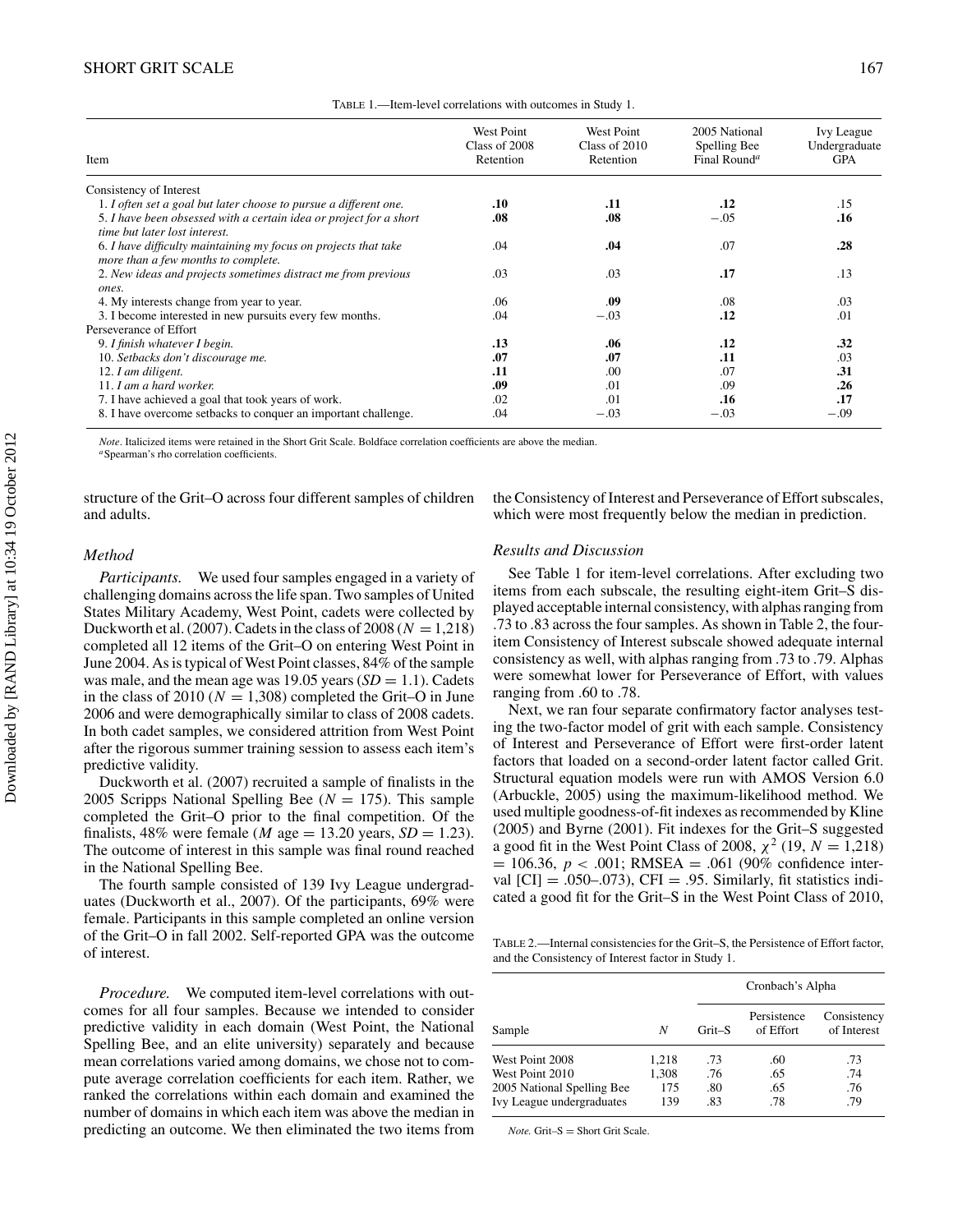$\chi^2(19, N = 1,308) = 135.51, p < .001; RMSEA = .068 (90\%)$  $CI = .058-.080$ , CFI = .95. We found a slightly worse fit for 2005 Scripps National Spelling Bee finalists,  $\chi^2(19, N = 175)$ = 71.57, *p <* .001; RMSEA = .101 (90% CI = .077–.126),  $CFI = .86$  and Ivy League undergraduates,  $\chi^2(19, N = 139) =$ 43.63,  $p = .001$ ; RMSEA = .097 (90% CI = .059–.135), CFI = .93, although the higher RMSEA and lower CFI values are likely due to inadequate sample size (Kline, 2005).

#### STUDY 2

Study 2 was a cross-sectional online study with three objectives: (a) confirm the factor structure of the Grit–S in a large sample, (b) identify its relations with the Big Five personality dimensions, and (c) establish its predictive validity for career changes and educational attainment.

## *Method*

*Participants and procedure.* Participants were adults aged 25 and older who visited www.gritstudy.com from October 2006 through July 2007. Potential participants were directed to the implied consent form and survey via links on A. L. Duckworth's personal Web site and www.authentichappiness.org, a noncommercial, public Web site providing free information about psychology research. In exchange for completing the online survey, participants were later emailed a summary of general findings from the study. To ensure that no individuals were included more than once in our analyses, all participants submitted their e-mail addresses with their surveys. We included only data from the first survey completed by each participant. A total of 25 individuals completed the survey more than once. Excluding duplicate responders, the final sample comprised 1,554 participants. The sample (*M* age = 45.64 years,  $SD = 11.27$ ) was 81% female.

*Measures.* Participants reported their age, gender, and level of education (postcollege graduate degree, Bachelor's degree, Associate's degree, some college, or high school degree or less) and "the number of times I have changed careers." In addition, they completed the Big Five Inventory (BFI; John & Srivastava, 1999), a widely used five-factor personality questionnaire that includes 44 statements (e.g., "I see myself as someone who does a thorough job") on a 5-point Likert-type scale ranging from 1 (*Disagree strongly*) to 5 (*Agree strongly*). Observed internal reliabilities for the BFI subscales were .82, .84, .88, .80, and .87 for Openness to Experience, Conscientiousness, Extraversion, Agreeableness, and Neuroticism, respectively. Using a 5-point Likert-type scale ranging from 1 (*Not at all like me*) to 5 (*Very much like me*), participants endorsed 12 items comprising both the Grit–S and Grit–O (Duckworth et al., 2007).

#### *Results and Discussion*

*Confirmatory factor analysis.* A confirmatory factor analysis supported the two-factor model of grit. The two subscales, Consistency of Interest and Perseverance of Effort, were firstorder latent factors that loaded on a second-order latent factor called Grit. We compared this two-factor model to a more parsimonious model in which all eight items loaded on a single latent factor. Structural equation models were run with AMOS Version 6.0 (Arbuckle, 2005) using the maximum-likelihood method. The two-factor model,  $\chi^2(19, N = 1,554) = 188.52, p < .001$ , fit the data significantly better than did the single-factor model,



FIGURE 1.—Standardized factor loadings for the second-order model of grit for adults aged 25 and older in Study 2.

 $\chi^2(20, N = 1,554) = 380.45, p < .001$  as indicated by a significant chi-square difference,  $\Delta \chi^2(1) = 191.93$ ,  $p < .001$ . Other fit indexes suggest a good fit for the two-factor model, RMSEA  $= .076$  (90% CI  $= .066-.086$ ), CFI  $= .96$ . See Figure 1.

In contrast, although the chi-square statistic for the Grit–O was also significant,  $\chi^2$ (53, *N* = 1,554) = 849.36, *p* < .001, other goodness-of-fit indexes indicated that the Grit–O, RMSEA  $= .098$  (90% CI  $= .096 - .104$ ), CFI  $= .86$ , did not fit the data as well as did the Grit–S.

The structure of the Grit–S did not vary across gender. We fit a model for participants in which path weights and error variances were constrained to be equivalent for men and women. The chi-square for this model was 223.13 (*df* = 54, combined  $N = 1,554, p < .001$ . The difference in chi-square values between the gender-invariant model and the baseline second-order model,  $\chi^2$ (38, combined *N* = 1,554) = 201.00, *p* < .001, which was 22.13 for 16 *df*, was not significant,  $p = .14$ . In the entire sample, the correlation between Grit–S scores and Grit–O scores was  $r = .96$ ,  $p < .001$ . The Perseverance of Effort factor, the Consistency of Interest factor, and the whole Grit–S showed adequate internal consistency,  $\alpha s = .70, .77,$  and .82, respectively. See Table 3 for summary statistics.

*Relation to Big Five dimensions, education, age, gender, and career changes.* As predicted, the Grit–S correlated more

| TABLE 3.—Summary statistics for adults aged 25 and older in Study 2. |  |  |  |
|----------------------------------------------------------------------|--|--|--|
|                                                                      |  |  |  |

| Group        | n     | (%) | Female Grit-S M<br>(SD) | of Interest<br>M(SD) | Consistency Perseverance<br>of Effort<br>M(SD) | Career<br>Changes<br>M |
|--------------|-------|-----|-------------------------|----------------------|------------------------------------------------|------------------------|
| Age 25-34    | 300   | 79  | 3.2(0.7)                | 2.9(0.9)             | 3.6(0.7)                                       | 1.3                    |
| Age 35-44    | 404   | 84  | 3.2(0.8)                | 2.8(1.0)             | 3.6(0.7)                                       | 2.3                    |
| Age 45-54    | 476   | 82  | 3.4(0.7)                | 3.0(0.9)             | 3.8(0.7)                                       | 2.6                    |
| Age 55-64    | 309   | 80  | 3.5(0.7)                | 3.1(0.9)             | 3.9(0.7)                                       | 2.9                    |
| Age $65 +$   | 65    | 72  | 3.7(0.7)                | 3.4(0.9)             | 4.0(0.7)                                       | 2.8                    |
| Total sample | 1.554 | 81  | 3.4(0.7)                | 2.9(0.9)             | 3.7(0.7)                                       | 2.4                    |

 $Note.$  Grit– $S =$ Short Grit Scale.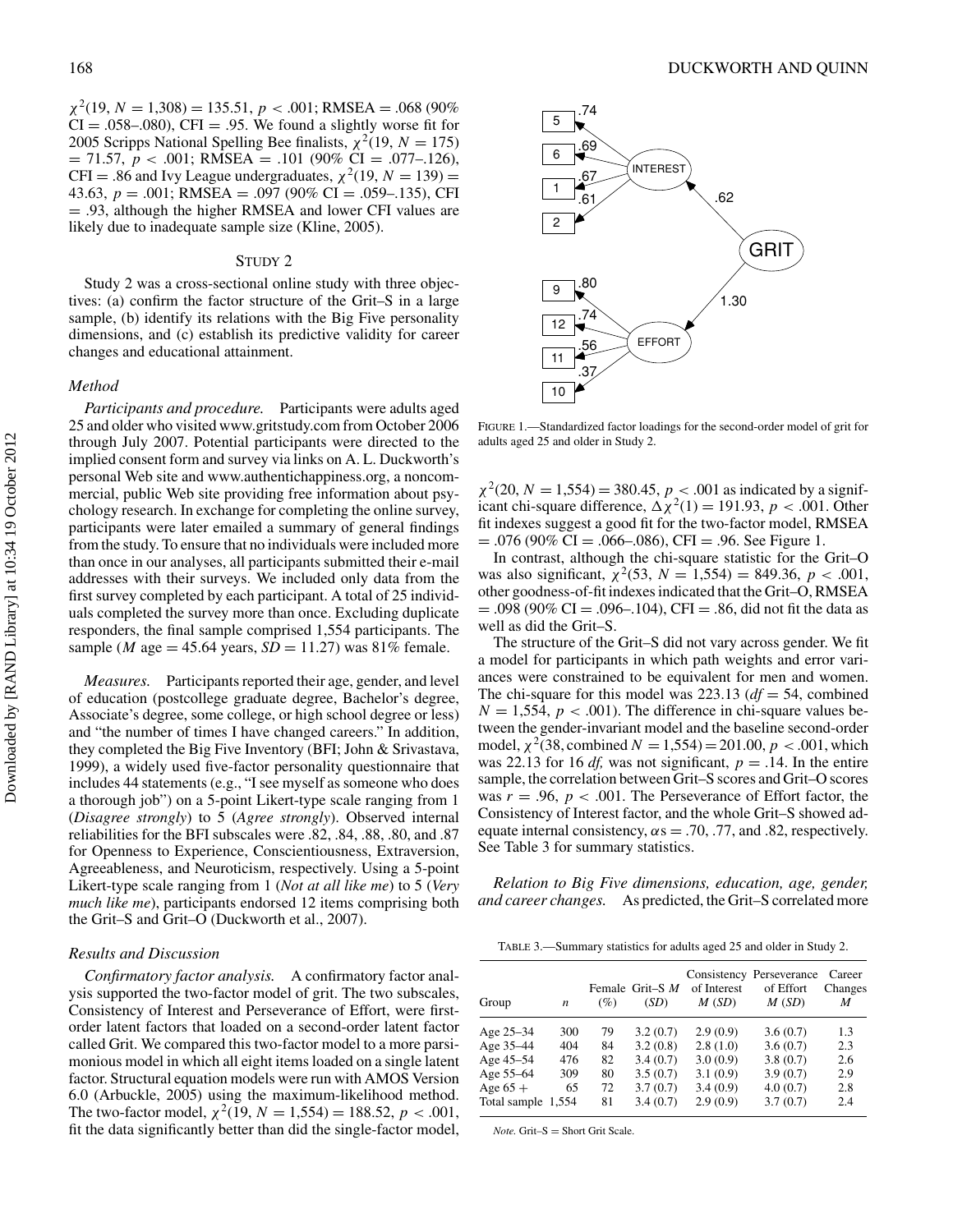TABLE 4.—Correlations between Big Five dimensions and Grit Scale for adults aged 25 and older in Study 2.

| Big Five<br>Dimension  | Grit-S  | Consistency<br>of Interest | Perseverance<br>of Effort | Grit-O  |
|------------------------|---------|----------------------------|---------------------------|---------|
| Conscientiousness      | $.77*$  | $.64*$                     | $.74*$                    | $.73*$  |
| Neuroticism            | $-.40*$ | $-.32*$                    | $-.42*$                   | $-.37*$ |
| Agreeableness          | $.24*$  | $.18*$                     | $.25*$                    | $.23*$  |
| Extraversion           | $.20*$  | $.12*$                     | $.26*$                    | $.19*$  |
| Openness to Experience | .06     | $-.02$                     | $.14*$                    | .07     |

*Note*. Grit–S <sup>=</sup> Short Grit Scale; Grit–O <sup>=</sup> original 12-item self-report measure of grit. <sup>∗</sup>*p <* .001.

with BFI Conscientiousness ( $r = .77$ ,  $p < .001$ ) than with Neuroticism ( $r = -.40, p < .001$ ), Extraversion ( $r = .20, p < .001$ ), Agreeableness  $(r = .24, p < .001)$ , or Openness to Experience  $(r = .06, p = .03)$ . Following Meng, Rosenthal, and Rubin (1992), we confirmed that the association between Grit–S and Conscientiousness was significantly stronger than between Grit–S and any other BFI factor (*p*s *<* .001). See Table 4.

Because of the close association between Grit–S and Conscientiousness, it was important to test for incremental predictive validity for Grit–S over and beyond Conscientiousness. Educational attainment was an ordinal variable. We therefore used ordinal logistic regression models (Scott, Goldberg, & Mayo, 1997) to test the effects of predictors. We standardized all continuous predictor variables prior to fitting ordinal regression models to facilitate interpretation of odds ratios.

Controlling for Conscientiousness as well as other BFI dimensions, grittier individuals had attained more education than individuals of the same age. In an ordinal logistic regression predicting educational attainment from Grit–S scores and using age as a covariate, both Grit–S ( $B = 0.21$ , odds ratio [OR]  $= 1.23, p < .001$  and age ( $B = 0.22, OR = 1.25, p < .001$ ) were significant predictors. That is, participants who scored 1 *SD* higher in grit than same-aged peers were 23% more likely to have attained more education. Moreover, in a hierarchical ordinal logistic regression with age, Conscientiousness, Agreeableness, Extraversion, Neuroticism, and Openness to Experi-

TABLE 5.—Summary of hierarchical ordinal logistic regression predicting educational attainment in Study 2.

| Variable               | B       |      | $SE B$ Odds Ratio (95% CI) | $R^{2a}$ | $\chi^2$ |
|------------------------|---------|------|----------------------------|----------|----------|
| Step 1                 |         |      |                            | .03      | 47.82    |
| Age                    | 0.23    | 0.05 | $1.26(1.14-1.39)$          |          |          |
| Agreeableness          | $-0.08$ | 0.06 | $0.92(0.82 - 1.04)$        |          |          |
| Conscientiousness      | 0.15    | 0.05 | $1.16*(1.05-1.28)$         |          |          |
| Extraversion           | 0.00    | 0.05 | $1.00(0.90 - 1.11)$        |          |          |
| Neuroticism            | $-0.01$ | 0.06 | $0.99(0.88 - 1.12)$        |          |          |
| Openness to Experience | 0.15    | 0.05 | $1.16*(1.05-1.28)$         |          |          |
| Step 2                 |         |      |                            | .04      | 59.45    |
| Age                    | 0.22    | 0.05 | $1.24*(1.13-1.38)$         |          |          |
| Agreeableness          | $-0.08$ | 0.06 | $0.92(0.82 - 1.04)$        |          |          |
| Conscientiousness      | $-0.04$ | 0.08 | $0.96(0.82 - 1.13)$        |          |          |
| Extraversion           | $-0.02$ | 0.05 | $0.98(0.89 - 1.08)$        |          |          |
| Neuroticism            | 0.03    | 0.06 | $1.03(0.91 - 1.16)$        |          |          |
| Openness to Experience | 0.15    | 0.05 | $1.16*(1.05-1.28)$         |          |          |
| Grit                   | 0.27    | 0.08 | $1.31*$ (1.12–1.54)        |          |          |

*Note. SE* = standard error; CI = confidence interval.  $\Delta \chi^2 = 11.63$ , *p* < .001. *a*Nagelkerke *R*<sup>2</sup>. ∗*p <* .01.

ence entered in Step 1 and grit added in Step 2, Grit–S was a significant predictor of educational attainment over and beyond Step 1,  $B = 0.27$ , OR = 1.31,  $p < .001$ . See Table 5.

Grit–S scores did not differ significantly by gender, *t*(1552)  $= 1.50, p = .13, d = .10$  but were significantly associated with age,  $r = .19$ ,  $p < .001$ . The finding that older adults reported higher levels of grit suggests that grit may increase with life experience. This account is consistent with evidence that interests stabilize over time (Swanson, 1999) and also that traits associated with psychological maturity increase over the life course (Roberts, Walton, & Viechtbauer, 2006). The cross-sectional design of Study 2 makes it equally possible that changes in American culture account for the association between grit and age, with individuals born in the 1950s growing up grittier than their counterparts born in the 1940s, and so on. Birth cohort differences have been documented for several other personality traits (Twenge, 2006), suggesting that historical changes in culture can materially impact personality development.

As predicted, Grit–S was inversely related to the number of lifetime career changes individuals had made, even when controlling for age, Conscientiousness, and other BFI dimensions. Because the distribution of lifetime career changes was skewed right ( $M = 2.34$ ,  $SD = 2.04$ ), we performed a median split to compare individuals with high (three or more) versus low (two or fewer) career changes. To allow for a more intuitive understanding of ORs, we standardized continuous predictor variables prior to analysis. In a hierarchical binary logistic regression predicting high versus low career changes with age and all BFI dimensions entered in Step 1 and Grit–S entered in Step 2, Grit–S significantly predicted fewer career changes over and beyond Step 1,  $B = 0.22$ ,  $OR = 0.80$ ,  $p = .01$ . That is, individuals scoring a standard deviation higher on the Grit–S than peers of comparable age and BFI profile were 20% less likely to have made three or more lifetime career changes. See Table 6.

## STUDY 3

In Studies 1 and 2, we developed and validated a brief grit scale. The aim of Study 3 was to validate an informant report version of the brief form.

## *Method*

*Participants and procedure.* Study 3 included adults aged 25 and older who visited www.gritstudy.com from April 2006 through September 2006 and who, in addition to completing the self-report measures described in Study 2, also nominated a friend and a family member to complete online, informant versions of the Grit–S. To nominate informants, index participants submitted names and e-mail addresses for one friend and one family member each. We then e-mailed these friends and family members a link to the informant Grit–S. Of the 613 index participants who visited www.gritstudy.com during this time period, only those  $(N = 161)$  for whom we received both friend and family member informant reports were included in this sample. Of the index participants,  $89\%$  were female (*M* age = 43.11) years,  $SD = 10.59$ .

Because all informant e-mail addresses were unique, it is unlikely that multiple participants were rated by the same informants. Informant versions of the scale were identical to selfreport version with the exception that all first-person pronouns were replaced with gender-specific, third-person pronouns.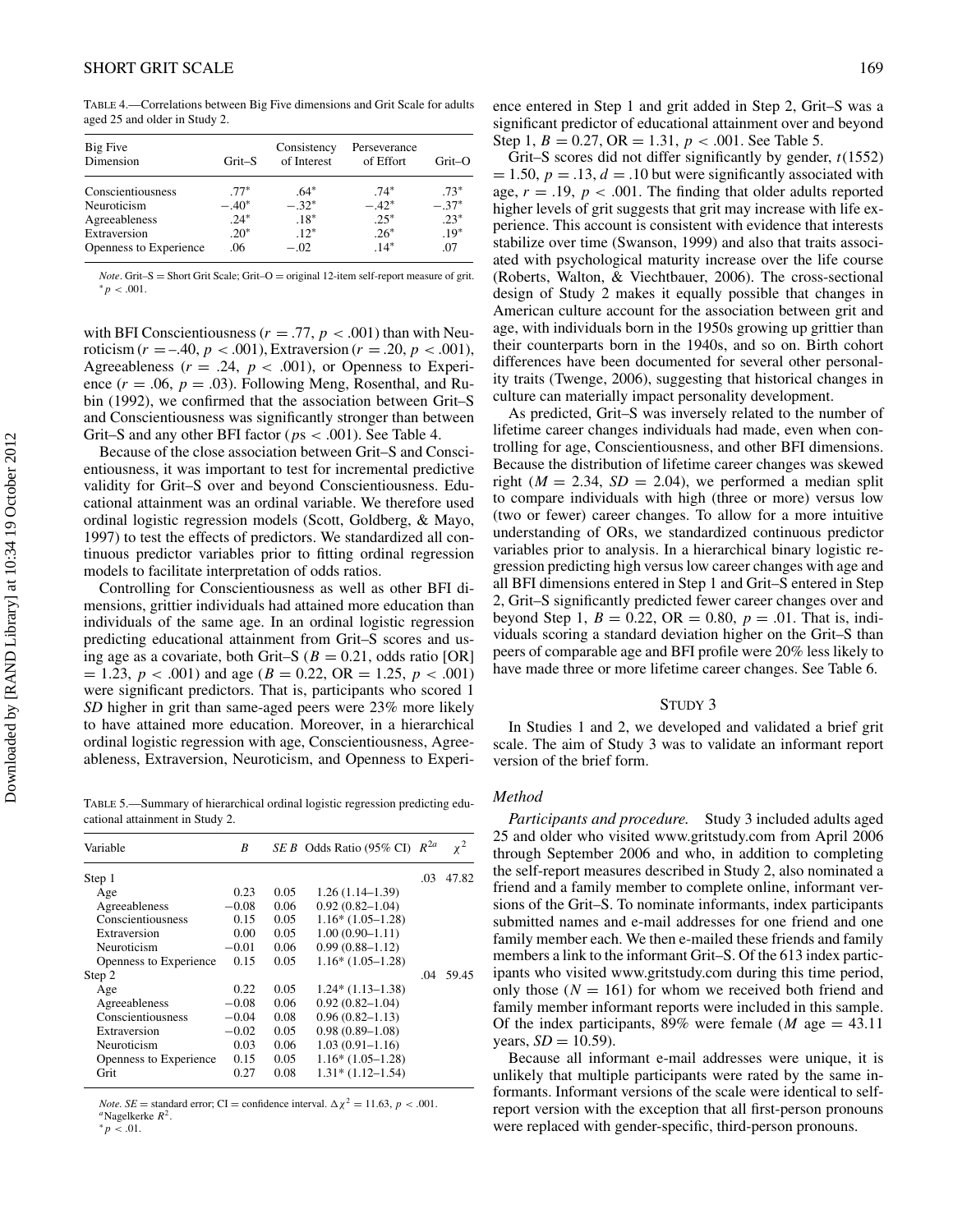TABLE 6.—Summary of hierarchical binary logistic regression predicting career changes in Study 2.

| Variable               | B       | SE B | Odds<br>Ratio (95% CI) | $R^{2a}$ | $\chi^2$ |
|------------------------|---------|------|------------------------|----------|----------|
| Step 1                 |         |      |                        | .11      | 134.49   |
| Age                    | 0.57    | 0.06 | $1.77*$ $(1.57-1.99)$  |          |          |
| Agreeableness          | $-0.13$ | 0.06 | $0.88*$ (0.78-0.99)    |          |          |
| Conscientiousness      | $-0.17$ | 0.06 | $0.84*$ (0.75-0.95)    |          |          |
| Extraversion           | 0.22    | 0.06 | $1.25^*$ $(1.11-1.40)$ |          |          |
| Neuroticism            | 0.05    | 0.07 | $1.05(0.91 - 1.21)$    |          |          |
| Openness to Experience | 0.10    | 0.06 | $1.11(0.98 - 1.25)$    |          |          |
| Step 2                 |         |      |                        | .12      | 140.67   |
| Age                    | 0.58    | 0.06 | $1.79*(1.58-2.01)$     |          |          |
| Agreeableness          | $-0.13$ | 0.06 | $0.88*$ (0.78-0.99)    |          |          |
| Conscientiousness      | $-0.02$ | 0.09 | $0.98(0.82 - 1.17)$    |          |          |
| Extraversion           | $-0.23$ | 0.06 | $0.79*(0.70-0.90)$     |          |          |
| Neuroticism            | 0.02    | 0.07 | $1.02(0.89 - 1.17)$    |          |          |
| Openness to Experience | 0.10    | 0.06 | $1.11(0.98 - 1.25)$    |          |          |
| Grit                   | $-0.22$ | 0.09 | $0.80^*$ (0.67-0.96)   |          |          |

*Note*. *SE* = standard error; CI = confidence interval.  $\Delta \chi^2 = 6.18$ , *p* = .01. *a*Nagelkerke *R*<sup>2</sup>. ∗*p <* .05.

## *Results and Discussion*

Our findings suggest that grit can reliably be assessed by informants. Internal consistency estimates for Grit–S ratings by family members, peers, and self were  $\alpha = .84, .83,$  and  $.83,$ respectively. The correlations between the self-report version of the Grit–S and scores on the informant versions completed by either family members or peers were medium to large,  $r =$ .45, *p <* .001 and *r* = .47, *p <* .001, respectively. The correlation between family member and peer scores was also medium to large,  $r = .37$ ,  $p < .001$ . These correlations compare favorably with estimates of consensual validity for the Revised NEO Personality Inventory (NEO–PI–R; e.g., self and peer ratings of NEO–PI–R Conscientiousness correlate at *r* = .40; Costa & McCrae, 1992b). Our estimates are also in line with associations reported by Meyer et al. (2001) in a summary of meta-analytic estimates ranging from  $r = .31$  to .44 for associations among self-report and informant report Big Five personality measures.

#### STUDY 4

In Study 4, we sought to establish the test–retest stability of Grit–S scores in a population of high-achieving, middle and high school students. This prospective, longitudinal study also allowed us to test the ability of Grit–S to predict school grades and, inversely, hours watching television during the school year.

#### *Method*

*Participants and procedure.* In the spring of 2006, 45% of 7th-, 8th-, 10th-, and 11th-grade students  $(N = 279)$  at a socioeconomically and ethnically diverse magnet public school completed 12 items comprising both the Grit–S and the Grit–O. The following spring, participating students again completed these 12 items. The sample, which was part of an existing longitudinal research project, had a mean age of 13.94 years (*SD*  $= 1.59$ ) and was 59% female. Of the participants, 58% were White, 20% were Black, 16% were Asian, 4% were Hispanic, and 1% were other ethnicities. Of participants, 18% were lowincome as indicated by their participation in the federal free or reduced price lunch program.

TABLE 7.—Summary statistics and correlations with Grit for adolescents in Study 4.

|                                      |          |                 |                            | r With Grit  |
|--------------------------------------|----------|-----------------|----------------------------|--------------|
| Variable                             | M        |                 | SD Spring 2006 Spring 2007 |              |
| Grit, Spring 2006                    |          | 3.4 0.8         |                            | $.68*$       |
| Grit, Spring 2007                    |          | 3.4 0.8         |                            |              |
| Age                                  | 13.9 1.6 |                 | .01                        | .02          |
| GPA, 2006-2007                       | 88.4 5.4 |                 | $.30^{a} *$                | $.32^{a*}$   |
| Hours watching television, 2006–2007 |          | $1.3 \quad 0.7$ | $-.24^{a}$ *               | $-.22^{a}$ * |

*<sup>a</sup>*Controlling for age.

 $*_{p}$  < .001.

In the spring of 2007, in addition to completing items comprising the Grit–S and Grit–O for a second time, participants reported the number of hours per day they spent watching television. We obtained report card grades and demographic data from school records. GPA was calculated as the average of final grades in all academic subjects and was scored on a scale ranging from 0 to 100. See Table 7 for summary statistics.

## *Results and Discussion*

We found evidence that Grit-S is relatively stable over time. The correlation between scores on the Grit–S from the spring of 2006 and Grit–S scores 1 year later was *r* = .68, *p <* .001. The Grit–S showed good internal consistency at both the 2006 and 2007 assessments,  $\alpha s = .82$  and .84, respectively.

Grit–S scores did not differ between genders. Because the sample included students ranging from 11 to 17 years old, age was controlled in all subsequent analyses. As expected, scores on the Grit–S, measured in the spring of 2006, predicted GPA 1 year later and (inversely) hours watching television per day. See Table 7.

## STUDY 5

Admission to United States Military Academy, West Point, is extremely competitive. Specifically, admission depends heavily on a Whole Candidate Score, a weighted average of SAT scores, class rank, demonstrated leadership in extracurricular activities, and physical aptitude. Even with such a rigorous admissions process, about 1 in 20 cadets drops out in during the first summer of training. In Study 5, we expected the Grit–S to predict retention over the first summer at West Point.

#### *Method*

*Participants and procedure.* Participants were 1,248 freshman cadets comprising the West Point class of 2009. This group was typical of recent West Point classes in terms of gender (15% female) and ethnicity (75% White, 7% Asian, 7% Hispanic, 7% Black, 1% American Indian, and 2% other). Participants completed questionnaires during routine group testing after arrival to West Point in June 2005. Separately, official records were obtained for retention data.

*Measures.* Participants completed 12 items comprising the Grit–O and Grit–S. We obtained the Whole Candidate Score, which is used in conjunction with other information to admit applicants to West Point, from school records. A Whole Candidate Score is a weighted composite of high school rank, SAT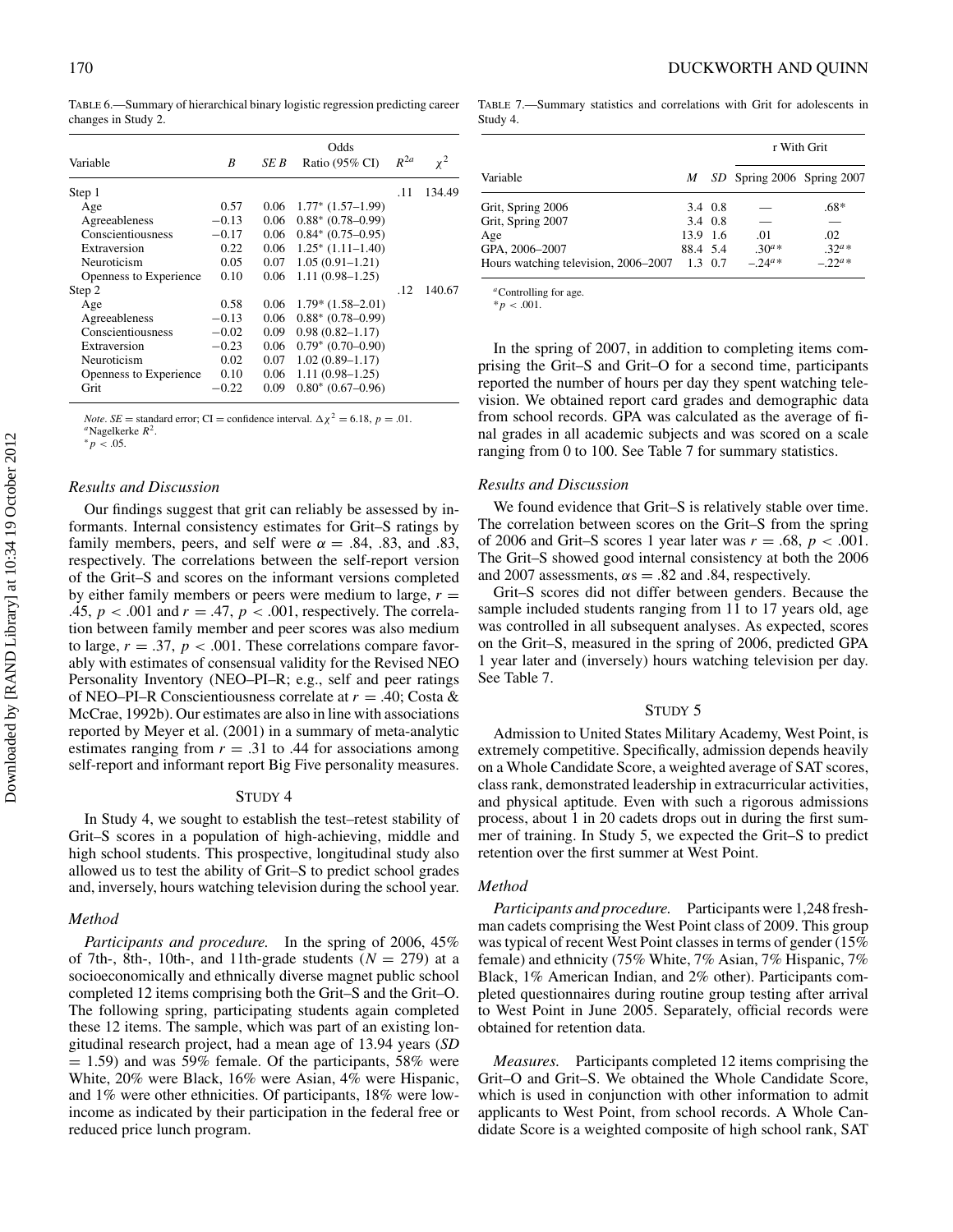

FIGURE 2.—Summer retention as a function of ranked quartiles of grit and the Whole Candidate Score among West Point Cadets in Study 5. Grit– $S =$  Short Grit Scale.

score, participation in extracurricular activities, and a standardized physical exercise evaluation. Summer retention was coded as a dichotomous variable in which  $1 =$  retained and  $0 =$  separated as of the 1st day of the fall semester.

#### *Results*

Grit–S predicted completion of the rigorous summer training program better than the Whole Candidate Score. Observed internal consistency of the Grit–S was  $\alpha = .77$ . Predictor variables were standardized before regression analysis to allow for a more intuitive understanding of ORs. Cadets who scored a standard deviation higher than average on the Grit–S were 99% more likely to complete summer training ( $B = 0.69$ , OR = 1.99,  $p <$ .001). The Whole Candidate Score, the composite score used by West Point to admit candidates, did not predict summer retention ( $B = 0.06$ ,  $OR = 1.06$ ,  $p = .64$ ). See Figure 2. Further, in a hierarchical binary logistic regression predicting retention with the Whole Candidate Score entered in Step 1 and Grit–S scores entered in Step 2, Grit–S was a significant predictor over and beyond the Whole Candidate Score,  $B = 0.69$ , OR = 1.99, *p <* .001. See Table 8.

## STUDY 6

Study 6 was a prospective, longitudinal investigation of finalists in the 2006 Scripps National Spelling Bee, which tested the predictive validity of the Grit–S scale with respect to a behavioral (i.e., not self-report) measure of performance. Study 6 also allowed us to test whether the effect of grit on achievement was mediated by cumulative effort.

TABLE 8.—Summary of hierarchical binary logistic regression predicting West Point retention in Study 5.

| Variable                        | B    |      | SE B Odds Ratio (95% CI) $R^{2a}$ |     |       |
|---------------------------------|------|------|-----------------------------------|-----|-------|
| Step 1                          |      |      |                                   | .00 | 0.22  |
| Whole Candidate Score 0.06 0.12 |      |      | $1.06(0.84 - 1.35)$               |     |       |
| Step 2                          |      |      |                                   | .08 | 35.32 |
| Whole Candidate Score 0.02      |      | 0.12 | $1.02(0.80 - 1.30)$               |     |       |
| Grit                            | 0.69 | 0.12 | $1.99*$ $(1.57-2.53)$             |     |       |

*Note*. *SE* = standard error; CI = confidence interval.  $\Delta \chi^2 = 35.32$ , *p* < .001. *a*Nagelkerke *R*<sup>2</sup>.

## ∗*p <* .001.

#### *Method*

*Participants and procedure.* We mailed consent forms, self-report surveys, and prestamped return envelopes to the 274 finalists in the 2006 Scripps National Spelling Bee, an annual competition that involves thousands of children in the United States, Europe, Canada, New Zealand, Guam, Jamaica, Puerto Rico, the U.S. Virgin Islands, The Bahamas, and American Samoa. Of the finalists,  $69\%$  ( $N = 190$ ) elected to participate by returning the questionnaires in April and May 2006, prior to the May 31st final competition. Participants ranged in age from 10 to 15 years old ( $M = 12.88$ ,  $SD = 1.07$ ); 47% were female. Scripps competitors who agreed to participate in the study did not differ from nonparticipating competitors on age, gender, final round reached, or number of prior competitions.

*Measures.* Participants completed 12 items comprising both the Grit–S and the Grit–O. The Grit–S showed good internal consistency,  $\alpha = 0.82$ . In addition, participants completed the BFI (John & Srivastava, 1999) and answered a series of questions about their spelling habits, providing detailed estimates of the time they spent studying and practicing spelling in previous years. Starting with the year that they began spelling competitively and ending with the current year, participants reported the months per year that they studied regularly and the average amount of time per week they studied. From these responses, we calculated the estimated cumulative hours of spelling practice for each participant.

Following the 2006 final competition, we obtained from records provided by the Scripps National Spelling Bee the following data for each speller: gender, birth date, final round attained in the competition before elimination, and number of prior Scripps National Spelling Bee competitions entered. The final competition of the Scripps National Spelling Bee is an oral competition conducted in rounds until only one speller remains. Beginning in the third round, if a speller misspells a word, he or she is eliminated. During the 2006 competition, the winner spelled words correctly during 20 rounds, the second place finisher correctly spelling words during the first 19 rounds, and so on. See Table 9 for summary statistics.

#### *Results and Discussion*

The primary outcome of interest in this study, final round achieved, was ordinal. We therefore used ordinal logistic regression models to test the effect of predictors. To facilitate interpretation of ORs, we standardized all continuous predictor variables prior to fitting ordinal regression models.

Grit–S scores were associated more strongly with BFI Conscientiousness ( $r = .70$ ,  $p < .001$ ) than with Agreeableness ( $r =$ .44, *p <* .001), Neuroticism (*r* = –.28, *p <* .001), Openness to Experience  $(r = .18, p = .02)$ , and Extraversion  $(r = .12, p =$ .10). Males did not score significantly differently from females,  $t(188) = .86$ ,  $p = .39$ ,  $d = .12$ . National spelling bee competitors who participated in the study were no more likely to reach higher rounds than were nonparticipating competitors,  $B = -$ 0.11, OR = 0.89,  $p = .67$ . See Table 9 for correlations between the Grit–S and the other continuous measures in Study 6.

As expected, scores on the Grit–S completed prior to competition predicted the final round attained by participants. Specifically, participants who scored 1 *SD* higher on the Grit–S than same-aged peers were 38% more likely to advance to further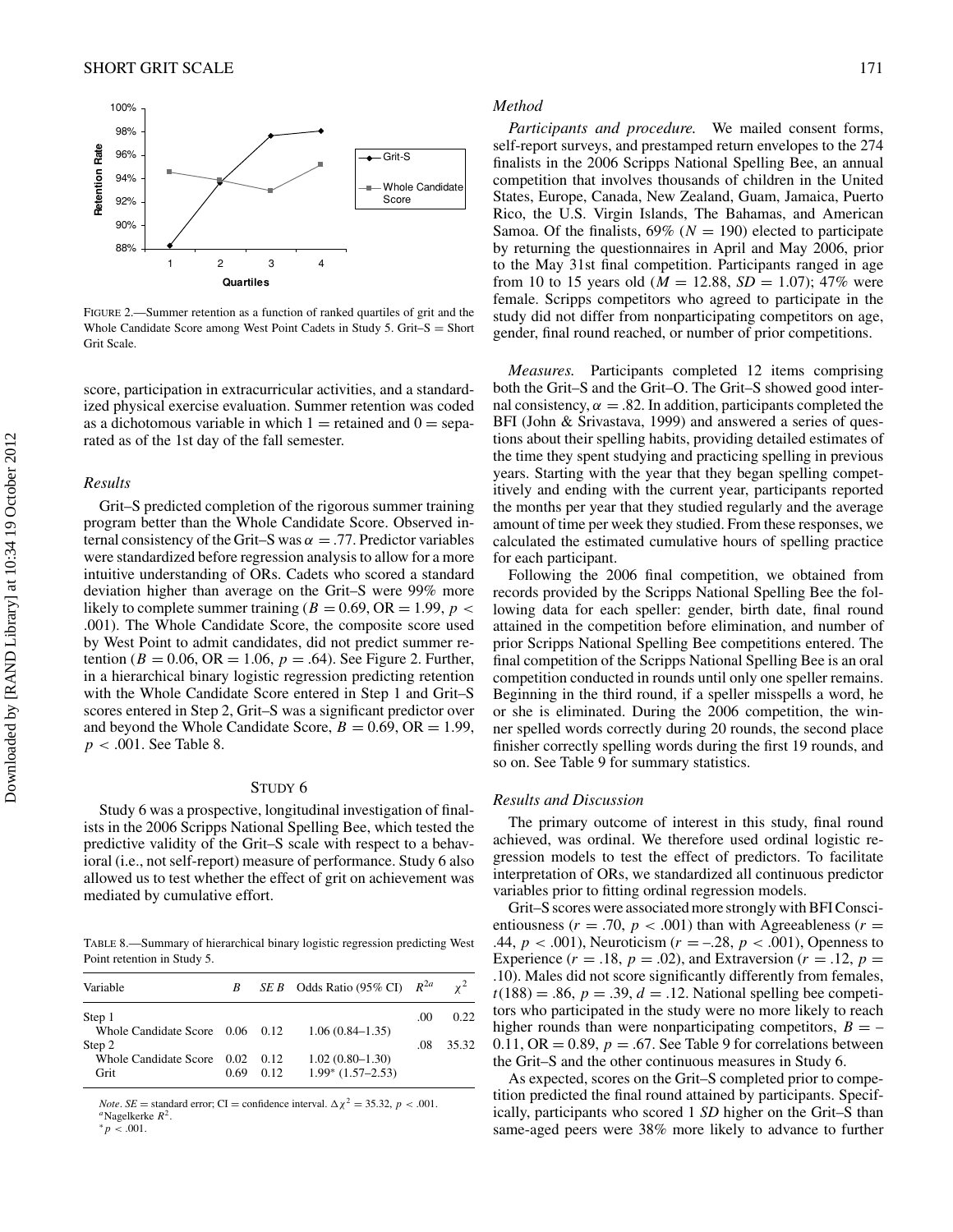TABLE 9.—Summary statistics for National Spelling Bee finalists in Study 6.

| Variable                        | M     | SD      | $\alpha$ | r With Grit |
|---------------------------------|-------|---------|----------|-------------|
| Grit                            | 3.4   | 0.8     | .82      |             |
| Big Five dimensions             |       |         |          |             |
| Agreeableness                   | 3.6   | 0.8     | .84      | $.47*$      |
| Conscientiousness               | 3.5   | 0.8     | .86      | $.77*$      |
| Extraversion                    | 3.5   | 0.9     | .84      | .05         |
| Neuroticism                     | 2.7   | 0.8     | .79      | $-.28*$     |
| Openness to experience          | 4.0   | 0.6     | .68      | $.17*$      |
| Age                             | 12.9  | 1.1     |          | $-.01$      |
| Lifetime spelling practice      | 986.4 | 1,668.3 |          | $27^{a*}$   |
| Previous National Spelling Bees | 1.3   | 0.7     |          | $.21^{b*}$  |
| Final round                     | 3.2   | 2.5     |          | $.16^{b*}$  |

*<sup>a</sup>*Correlation between grit and natural log transformation of cumulative spelling practice. *<sup>b</sup>*Spearman's rho correlation coefficient.

∗*p <* .05.

rounds ( $B = 0.32$ ,  $OR = 1.38$ ,  $p = .04$ ). Moreover, in a hierarchical ordinal logistic regression with age, Conscientiousness, Agreeableness, Extraversion, Neuroticism, and Openness to Experience entered in Step 1 and Grit–S scores added in Step 2, Grit–S was a significant predictor of final round attained over and beyond Step 1,  $B = 0.55$ , OR = 1.73,  $p = .03$ . See Table 10.

Grittier competitors outperformed their less gritty counterparts at least in part because they had accumulated more practice in spelling. We conducted two separate analyses that supported the hypotheses that the effect of grit on performance was mediated by (a) more accumulated lifetime spelling practice and (b) experience in more Scripps National Spelling Bee competitions. Three criteria must be met for a variable to be considered a mediator. The independent variable must predict the mediator, the independent variable must predict the dependent variable, and the mediator must predict the dependent variable when the independent variable is held constant. Following Baron and Kenny (1986), we established that Grit–S predicted final round in an ordinal logistic regression controlling for age (see previously). For the first mediation analysis, we conducted a simultaneous multiple regression with cumulative spelling practice as the dependent variable and age as a covariate. Grit–S was a significant

TABLE 10.—Summary of simultaneous multiple ordinal logistic regression predicting National Spelling Bee final round in Study 6.

| Variable               | B       |      | $SE B$ Odds Ratio (95% CI) | $R^{2a}$ | $x^2$ |
|------------------------|---------|------|----------------------------|----------|-------|
| Step 1                 |         |      |                            | .07      | 12.24 |
| Age                    | $-0.24$ | 0.16 | $0.79(0.57-1.09)$          |          |       |
| Agreeableness          | $-0.27$ | 0.19 | $0.76(0.53 - 1.11)$        |          |       |
| Conscientiousness      | 0.36    | 0.18 | $1.43(0.99 - 2.07)$        |          |       |
| Extraversion           | $-0.15$ | 0.16 | $0.86(0.63 - 1.18)$        |          |       |
| Neuroticism            | $-0.15$ | 0.17 | $0.86(0.61 - 1.21)$        |          |       |
| Openness to experience | $-0.29$ | 0.16 | $0.75(0.55-1.02)$          |          |       |
| Step 2                 |         |      |                            | .09      | 17.07 |
| Age                    | $-0.20$ | 0.16 | $0.82(0.59-1.14)$          |          |       |
| Agreeableness          | $-0.32$ | 0.19 | $0.73(0.50-1.06)$          |          |       |
| Conscientiousness      | $-0.03$ | 0.25 | $0.97(0.58 - 1.61)$        |          |       |
| Extraversion           | $-0.17$ | 0.16 | $0.84(0.61 - 1.16)$        |          |       |
| Neuroticism            | $-0.13$ | 0.17 | $0.88(0.63 - 1.23)$        |          |       |
| Openness to experience | $-0.34$ | 0.16 | $0.71*(0.52-0.97)$         |          |       |
| Grit                   | 0.55    | 0.26 | $1.73*(1.04-2.89)$         |          |       |

*Note*. *SE* = standard error; CI = confidence interval.  $\Delta \chi^2 = 4.84$ , *p* = .03. *a*Nagelkerke *R*<sup>2</sup>.

∗*p <* .05.

predictor ( $\beta = .27$ ,  $p < .001$ ), whereas age ( $\beta = .03$ ,  $p = .65$ ) was not. Finally, in a simultaneous ordinal regression model predicting final round, cumulative spelling practice ( $B = 1.20$ , OR  $= 3.32$ ,  $p < .001$ ) was a significant predictor, but Grit–S  $(B = 0.17, \text{ OR } = 1.19, p = .32)$  and age  $(B = -0.17, \text{ OR } =$ 0.84,  $p = .24$ ) were not.

We followed a similar procedure to show that experience in prior final competitions was also a mediator between grit and final round. Grit–S postdicted participation in prior National Spelling Bee final competitions. In an ordinal regression model with prior competitions as the dependent variable, Grit–S was a significant predictor controlling for age ( $B = 0.53$ ,  $OR = 1.70$ ,  $p = .004$ ). Moreover, in a simultaneous ordinal logistic regression predicting final round, number of prior competitions ( $B =$ 1.42, OR  $=$  4.14,  $p < .001$ ) remained a significant covariate when age ( $B = -0.20$ , OR = 0.82,  $p = .17$ ) was controlled, but Grit–S ( $B = 0.14$ , OR = 1.19,  $p = .37$ ) did not.

#### GENERAL DISCUSSION

In this investigation, we developed and validated the Grit–S questionnaire, a more efficient measure of trait-level perseverance and passion for long-term goals. Confirmatory factor analyses supported a two-factor structure of the self-report version of Grit–S in which Consistency of Interest and Perseverance of Effort both loaded on grit as a second-order latent factor. Both factors showed adequate internal consistency and were strongly intercorrelated,  $r = .59$ ,  $p < .001$ .

As shown in Table 11, differential associations with predicted outcomes provided evidence that these factors were distinct from each other. For example, Perseverance of Effort was a superior predictor of GPA, extracurricular activities, and (inversely) television watching among adolescents in Study 4. In contrast, Consistency of Interest was a better predictor (inversely) of career changes among adults in Study 1 and of final round attained among National Spelling Bee finalists in Study 6. Further, we found evidence that individuals may need both Perseverance of Effort and Consistency of Interest to succeed in the most demanding domains. The total Grit–S score was a better predictor of final round reached in the National Spelling Bee and retention among West Point cadets than was either factor alone. This pattern of findings supports the conceptualization of grit as a compound trait (Hough & Ones, 2002), although it is also possible that the superior predictive validity of the whole scale (compared to either subscale) is a consequence of its superior reliability.

Collectively, the studies summarized in Table 11 provide evidence for the predictive validity, consensual validity, and test– retest stability of the Grit–S questionnaire. In Study 2, grittier adults progressed farther in their education and made fewer career changes, controlling for age and BFI factors including Conscientiousness. In Study 3, correlations among self-report, peer report, and family member report Grit–S scores were medium to large, indicating that grit can be reliably assessed by informants. In Study 4, grittier adolescents earned higher GPAs and watched less television. In the same sample, the 1-year test– retest stability of the Grit–S  $(r = .68)$  compared favorably with Robins, Fraley, Roberts, and Trzesniewski (2001) finding that NEO Five-Factor Inventory (Costa & McCrae, 1992a) Conscientiousness scores correlate across 4 years at*r* = .59. In Study 5, grittier West Point cadets were less likely to drop out during their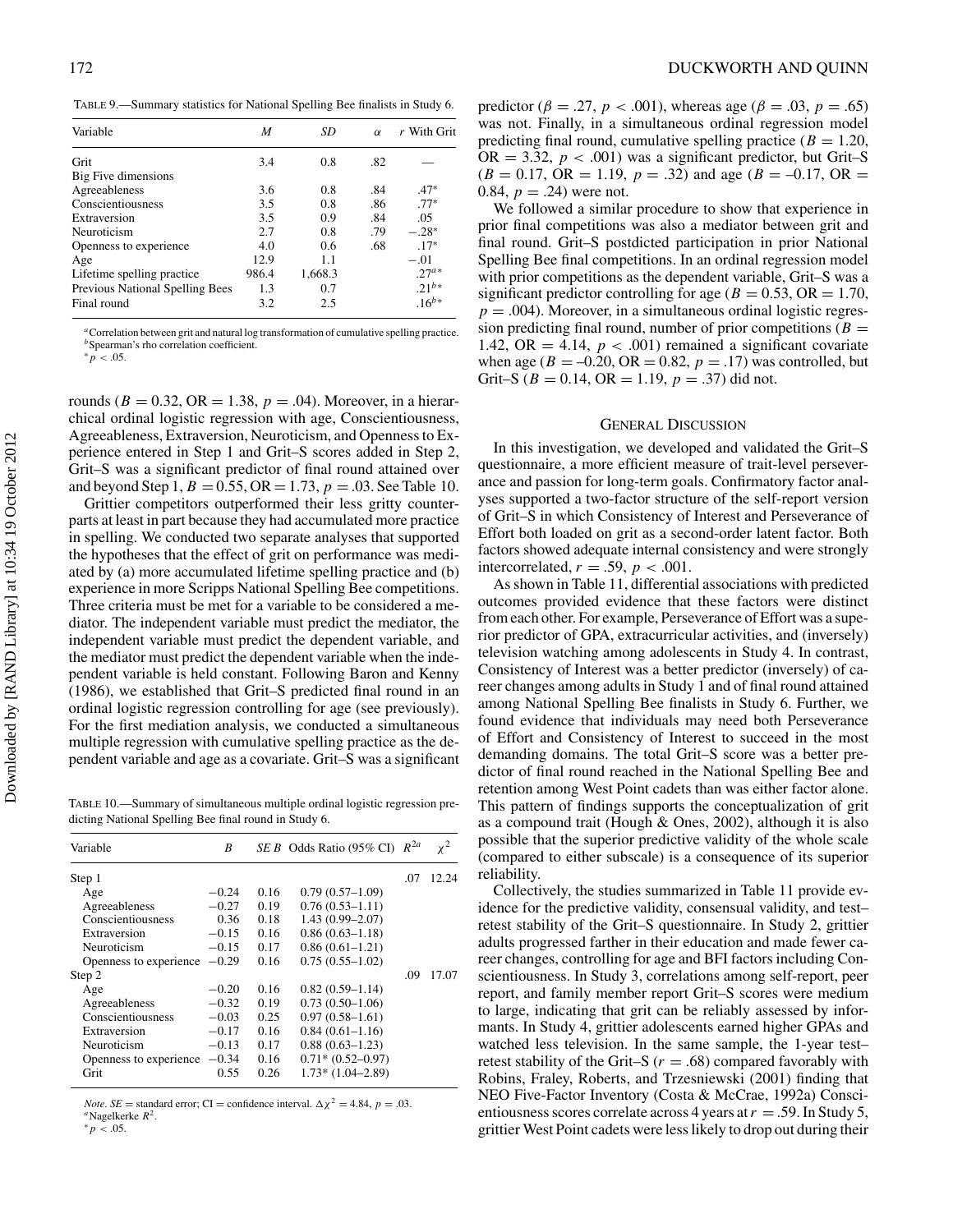| TABLE 11.—Summary of criterion-related validity. |
|--------------------------------------------------|
|--------------------------------------------------|

|                                             |                         |                           | % Variance in Success Explained<br>Consistency<br>Perseverance |                      |                  |                   |
|---------------------------------------------|-------------------------|---------------------------|----------------------------------------------------------------|----------------------|------------------|-------------------|
| Sample                                      | Design                  | Measure                   | Grit-S                                                         | of Effort            | of Interest      | $Grit$ -O         |
| Study 2: Adults aged 25 and older           | Cross-sectional         | Educational attainment    | $1.3^{ab}$                                                     | 0.6 <sup>ab</sup>    | $1.4^{ab}$       | 2.0 <sup>ab</sup> |
| Study 2: Adults aged 25 and older           | Cross-sectional         | Career changes            | 1.3 <sup>ab</sup>                                              | 0.2 <sup>ab</sup>    | $2.0$ abc        | 1.5 <sup>ab</sup> |
| Study 4: 7th- to 11th-grade students        | Longitudinal (1 year)   | <b>GPA</b>                | 8.9 <sup>a</sup>                                               | $12.4$ <sup>ac</sup> | 2.7 <sup>a</sup> | 7.9 <sup>a</sup>  |
| Study 4: 7th- to 11th-grade students        | Longitudinal (1 year)   | Hours watching television | 5.9 <sup>a</sup>                                               | 7.1 <sup>a</sup>     | 2.6 <sup>a</sup> | 5.7 <sup>a</sup>  |
| Study 5: West Point cadets                  | Longitudinal (3 months) | Retention                 | 7.8 <sup>b</sup>                                               | $6.1^{b}$            | $5.2^{b}$        | 7.9 <sup>b</sup>  |
| Study 6: National Spelling Bee<br>finalists | Longitudinal (1 month)  | Final round               | $2.5^{ab}$                                                     | 2.0 <sup>ab</sup>    | 1.8ab            | $2.5^{ab}$        |

*Note.* Grit–S = Short Grit Scale; Grit–O = original 12-item self-report measure of grit.<br>"Controlling for age. <sup>b</sup> Percentage of variance estimated using Nagelkerke  $R^2$ . The comparison with the other subscale, signific test for correlated correlation coefficients (Meng, Rosenthal, & Rubin, 1992).

first summer of training. In Study 6, grittier National Spelling Bee finalists were more likely to advance to further rounds than were their less gritty competitors, in part because they had accumulated more spelling practice. The prospective, longitudinal designs of Studies 4, 5, and 6 suggest that Grit–S drove the observed relationships with achievement rather than the other way around. Moreover, the majority of outcomes in this article were objectively measured, which effectively rules out the possibility of social desirability bias as an omitted third variable that accounts for these associations.

#### *Limitations*

We acknowledge several limitations of this investigation. First, it is possible that respondents answered positively to items on the Grit–S in anticipation of future achievement, in which case achievement would in fact be driving Grit–S scores even in a prospective longitudinal design. Against this possibility is the finding that in Study 2 and Study 6, Grit–S predicted outcomes over and beyond BFI Conscientiousness, another self-report measure that is susceptible to the same effects. Nevertheless, insofar as informants are less likely to be influenced by predictions of future achievement, multisource measurement of grit is preferable. For this reason, we validated an informant-report version of the Grit–S in Study 3. Future research into grit should employ both the self-report and informant-report versions of the Grit–S whenever feasible.

Participants in Studies 2 and 3 were largely female, possibly limiting the generalizability of the factor structure of the Grit–S. We found no significant gender differences in Grit–S scores, but because the confirmatory factor analysis was conducted using mostly women, the hierarchical structure of the Grit–S might not hold in more representative samples. However, this possibility seems unlikely given that this research confirmed a previously reported structure for grit (Duckworth et al., 2007) and that this structure was invariant between genders (see Study 2).

Because of time constraints, we were not able to administer the full NEO PI–R measure of the Big Five personality domains. Although the Grit–S predicted achievement outcomes over and beyond BFI Conscientiousness, fine-grained measures of the facets of Conscientiousness would have provided a more rigorous test of the incremental predictive validity of the Grit– S. Grit is similar to one Conscientiousness facet in particular, achievement striving, which is measured with items such as "I'm something of a 'workaholic"' and "I strive for excellence

in everything I do" (Costa & McCrae, 1992a). We believe grit is distinct from achievement striving in grit's emphasis on longterm goals and persistence in the face of setbacks. However, further research is needed to determine the relationships between grit and other facets of Big Five Conscientiousness.

In Studies 2 and 3, we collected data using online surveys. The anonymity provided by the Internet prevents us from ensuring that we did not include any repeat responders. Although it is possible that some participants completed our survey twice by using different e-mail addresses to log on, there is no obvious incentive for them to have done so. Gosling, Vazire, Srivastava, and John (2004) reviewed evidence that questionnaires completed on the Internet demonstrate psychometric properties that are very similar to those of paper-and-pencil measures. Moreover, Internet samples tend to be more diverse than traditional samples.

An untested assumption of this investigation is that individuals in each study were actually invested in achieving the measured outcomes. For instance, we assumed that Spelling Bee finalists cared about winning the national competition and that West Point cadets wanted to stick through their first summer of training. Without explicitly assessing the goals of the participants in these studies, we cannot be sure how well the outcomes of interest mapped onto their personal objectives. In light of this limitation, it is more accurate to summarize these findings as evidence that grit predicts objectively measured achievement outcomes rather than outcomes of subjective importance.

Finally, an important conceptual question that should be addressed in further research concerns the domain specificity of grit. Like most personality measures, the Grit–S attempts to assess behaviors that are reasonably stable across time and situation. The implicit assumption is that the tendency to pursue long-term goals with passion and perseverance is relatively domain general, but of course, it is possible that an individual shows tremendous grit in her or his professional life but none at all in her or his personal relationships. Similarly, it may be that an individual sees oneself as gritty with respect to a serious hobby but not with respect to one's career. In these cases, how would these individuals answer the Grit–S items? Our intuition is that respondents integrate behavior over domains, but we cannot be sure. Future studies are needed to explore the domain-specific versus domain-general aspects of grit. One step in this direction would be to ask respondents to answer items separately with respect to particular contexts.